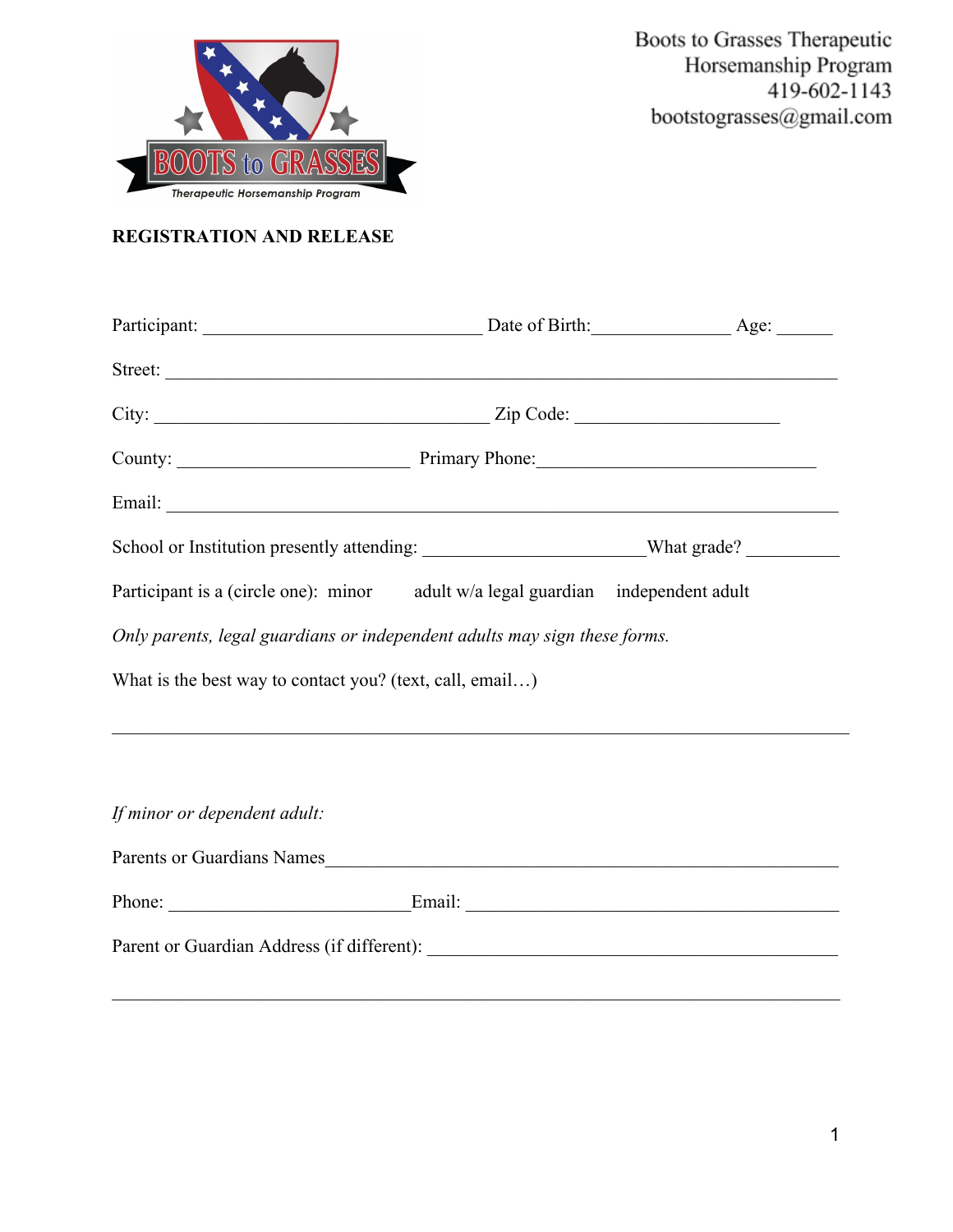

#### **In Case of Emergency**

| In the event of a medical emergency, Boot to Grasses Therapeutic Horsemanship Program will         |
|----------------------------------------------------------------------------------------------------|
| provide basic first aid and/or call 911 and will disclose all available health care information to |
| emergency medical personnel                                                                        |
| Emergency Contacts (in addition to parents or guardians):                                          |
| Emergency contact #1 Name:                                                                         |
| Emergency contact $#1$ Phone number:                                                               |
|                                                                                                    |
| Emergency contact #2 Name:                                                                         |

Emergency contact #2 Phone number:

# **CONSENT AND WAIVER**

I hereby request that the Participant named above be accepted into Boots to Grasses Therapeutic Horsemanship Program. I acknowledge that Boot to Grasses Therapeutic Horsemanship Program has fully explained to me the scope of the equine program, including the potential for injury which can occur from riding, driving or caring for horses. Because of the potential benefits of Boot to Grasses Therapeutic Horsemanship Program, I hereby waive any claim which the Participant may have against Boot to Grasses Therapeutic Horsemanship Program, its Trustees, employees, or volunteers arising out of any injury which the Participant may sustain while involved in the mounted or unmounted equine program at Boot to Grasses Therapeutic Horsemanship Program.

#### **Important Information**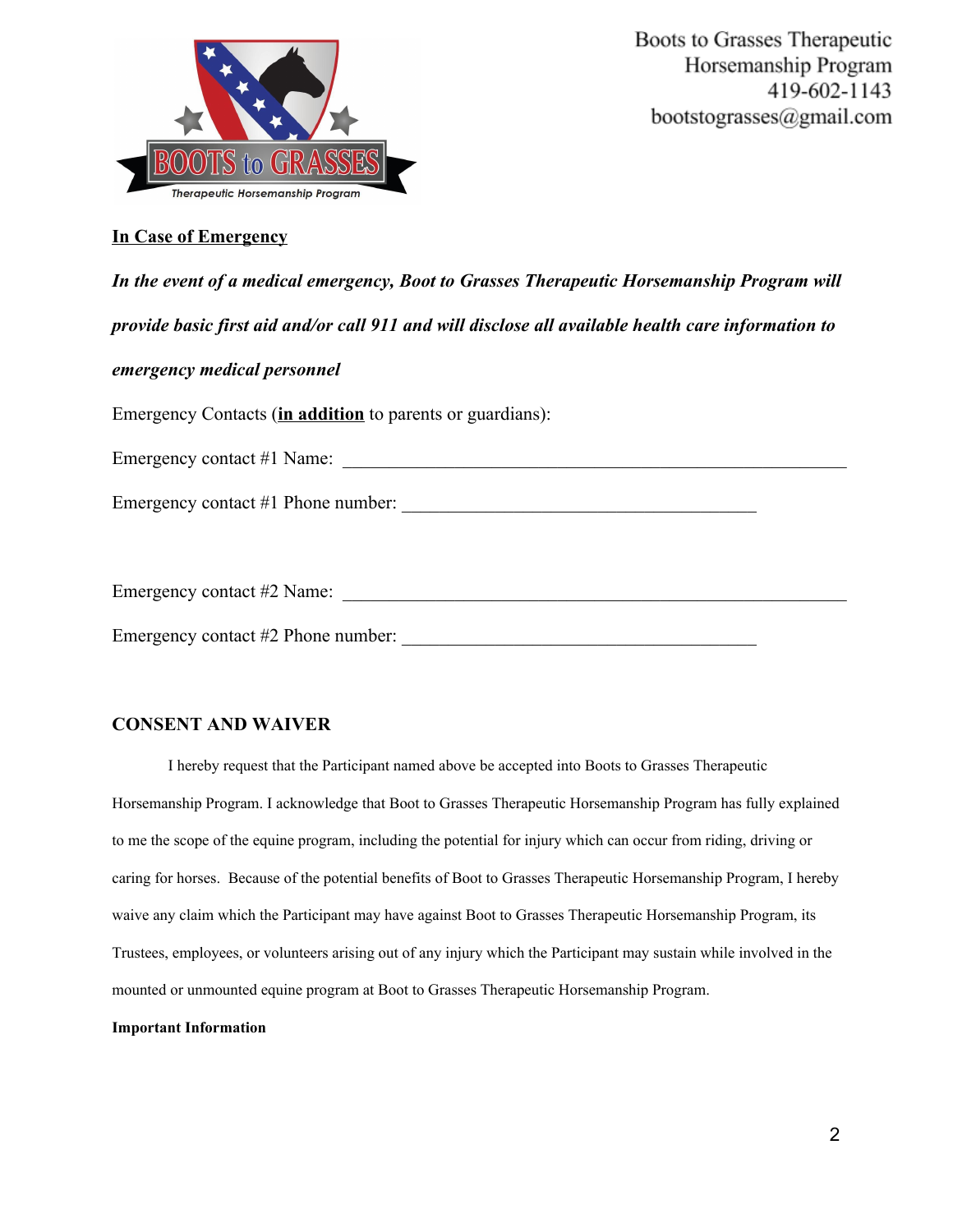

Boot to Grasses Therapeutic Horsemanship Program is committed to conducting its recreation activities in a safe manner and holds the safety of participants in high regard. Boot to Grasses Therapeutic Horsemanship Program continually strives to reduce such risks and insists that all participants follow safety rules and instructions that are designed to protect the participants' safety. However, participants and parents/guardians of minors registering for activities must recognize that there is an inherent risk of injury when choosing to participate. You are solely responsible for determining if you or your minor child/ward is physically fit and/or skilled for the activities contemplated by this agreement. It is always advisable, especially if the participant is pregnant, disabled in any way, recently suffered an illness, injury, or impairment, to consult a physician before undertaking any physical activity.

#### **Warning of Risk**

Recreational activities are intended to challenge and engage the physical, mental, and emotional resources of the participant. Despite careful and proper preparation, instruction, medical advice, conditioning, and equipment, there is still a risk of serious injury when participating in any recreational activity. Understandably, not all hazards and dangers can be foreseen. Depending on the particular activities, participants must understand that certain risks, dangers, and injuries due to inclement weather, slipping, falling, poor skill level or conditioning, carelessness, horseplay, unsportsmanlike conduct, premises defects, inadequate or defective equipment, inadequate supervision, instruction, or officiating, and all other circumstances inherent to indoor and outdoor recreation activities exist. In this regard, it must be recognized that it is impossible for Boot to Grasses Therapeutic Horsemanship Program to guarantee absolute safety.

#### **Waiver and Release of All Claims and Assumption of Risk**

Please read this information carefully and be aware that in signing up and participating in activities, you will be expressly assuming the risk and legal liability and waiving and releasing all claims for injuries, damages, or loss which you or your minor child/ward might sustain as a result of participating in any and all activities connected with and associated with these activities (including transportation services/vehicle operation, when provided).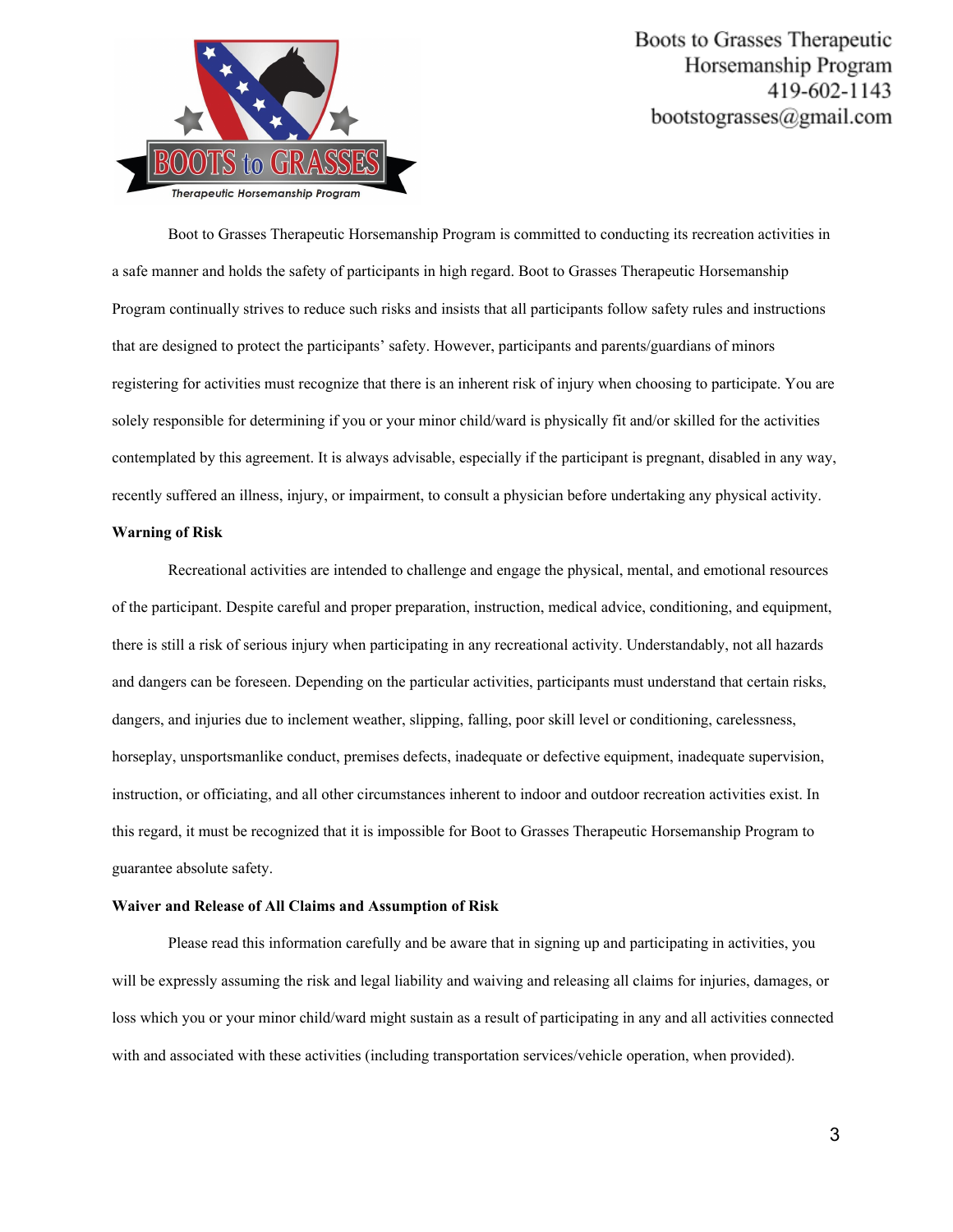

I recognize and acknowledge that there are certain risks of physical injury to participants in these activities, and I voluntarily agree to assume the full risk of any and all injuries, damages or loss, regardless of severity, that my minor child/ward or I may sustain as a result of said participation. I further agree to waive and relinquish all claims I or my minor child/ward may have (or accrue to me or my child/ward) as a result of participating in these activities against Boot to Grasses Therapeutic Horsemanship Program, including all residents on the property, employees, and officials.

I do hereby fully release and forever discharge Boot to Grasses Therapeutic Horsemanship Program from any and all claims for injuries, damages, or loss that my minor child/ward or I may have or which may accrue to me or my minor child/ward and arising out of, connected with, or in any way associated with these activities.

I understand that Boot to Grasses Therapeutic Horsemanship Program carries no medical insurance and the participant's family must cover any medical costs incurred. I have read and fully understand the above important information, warning of risk, assumption of risk and waiver, and release of all claims.

In the event of an emergency, I understand and authorize Boot to Grasses Therapeutic Horsemanship Program staff and officials to secure from any licensed hospital, physician, and/or medical personnel any treatment deemed necessary for immediate care for myself or minor child and agree that I will be responsible for payment of any and all medical services rendered.

I further understand that in the event of a medical emergency, Boot to Grasses Therapeutic Horsemanship Program will provide basic first aid and/or call 911 and will disclose to emergency medical personnel all available health care information about the Participant. I consent to Boot to Grasses Therapeutic Horsemanship Program initiating such basic first aid and/or emergency medical treatment and to Boot to Grasses Therapeutic Horsemanship Program disclosing the Participant's available health care information.

Per Ohio Statute 2305.321 - "A danger or condition that is an integral part of an equine activity," including: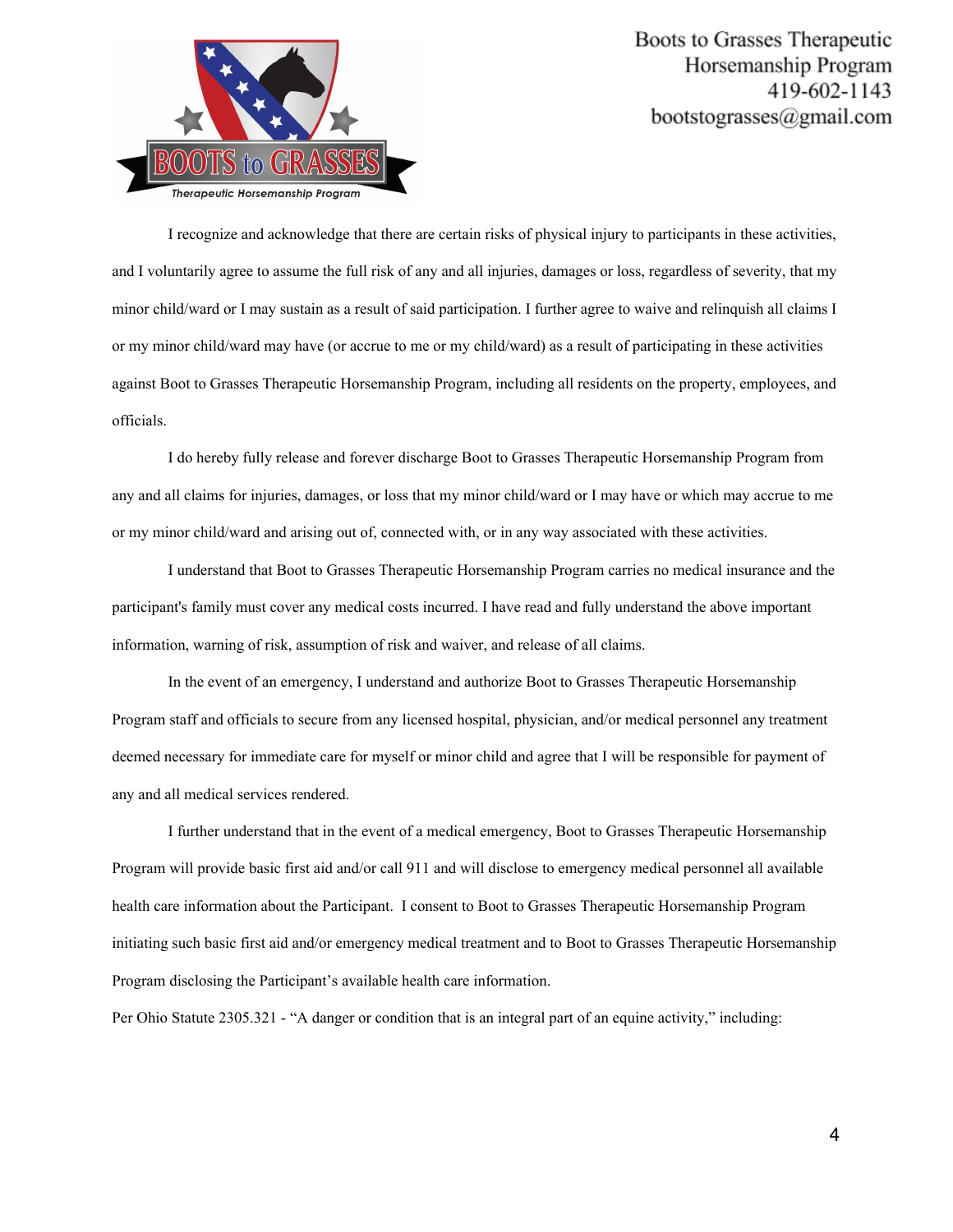

- (1) Unpredictability of horse's reaction to sounds, sudden movement, unfamiliar objects, persons, or other animals;
- (2) Collision with another horse, animal, person or object; and
- (3) Hazards, including, but not limited to, surface or subsurface conditions.
- (4) Potential of the equine activity participant to act in a negligent manner that may contribute to injury, death, or loss to the participant, including failing to maintain control over the horse or failing to act within the ability of the participant.

| Print Name:<br>Date: |                                                                              |  |  |
|----------------------|------------------------------------------------------------------------------|--|--|
| Signature:           |                                                                              |  |  |
|                      | <b>Circle one:</b> Independent adult participant OR parent OR legal guardian |  |  |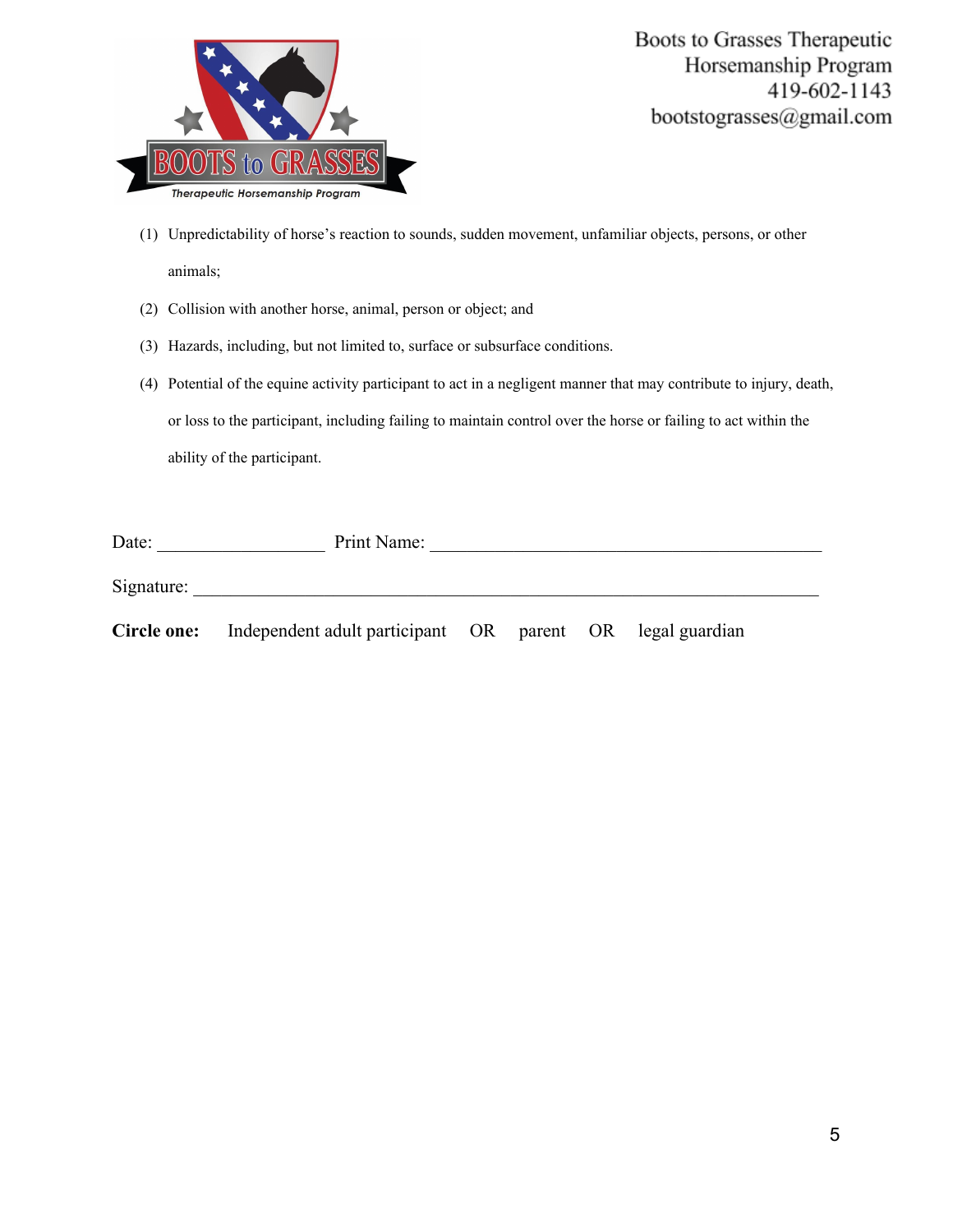

### **PHOTO RELEASE**

For valuable consideration, the receipt of which from Boot to Grasses Therapeutic Horsemanship Program is hereby acknowledged, the undersigned hereby grants to Boot to Grasses Therapeutic Horsemanship Program permission to take, or have taken, still and moving photographs, videos and films including television pictures of myself or my daughter/son/ward,

\_\_\_\_\_\_\_\_\_\_\_\_\_\_\_\_\_\_\_\_\_\_\_\_\_\_\_\_\_\_\_\_\_\_\_\_\_(Participant name, please print) and consents and authorizes Boot to Grasses Therapeutic Horsemanship Program, its advertising agencies, news media, and any other persons involved with Boot to Grasses Therapeutic Horsemanship Program, to use and reproduce the photographs, films, videos and pictures and to circulate and publicize the same by any means deemed appropriate by Boot to Grasses Therapeutic Horsemanship Program, including without limitation newspapers, television media, brochures, pamphlets, instructional materials, books and clinical materials. No inducements or promises have been made to me to secure my signature to this release other than the intention of Boot to Grasses Therapeutic Horsemanship Program to use or cause to be used such photographs, films, videos and pictures for the primary purpose of promoting and aiding Boot to Grasses Therapeutic Horsemanship Program, and its programs.

# I DO NOT consent

| Print Name:<br>Date: |                                                           |  |  |
|----------------------|-----------------------------------------------------------|--|--|
| Signature:           |                                                           |  |  |
| Circle one:          | Independent adult participant OR parent OR legal guardian |  |  |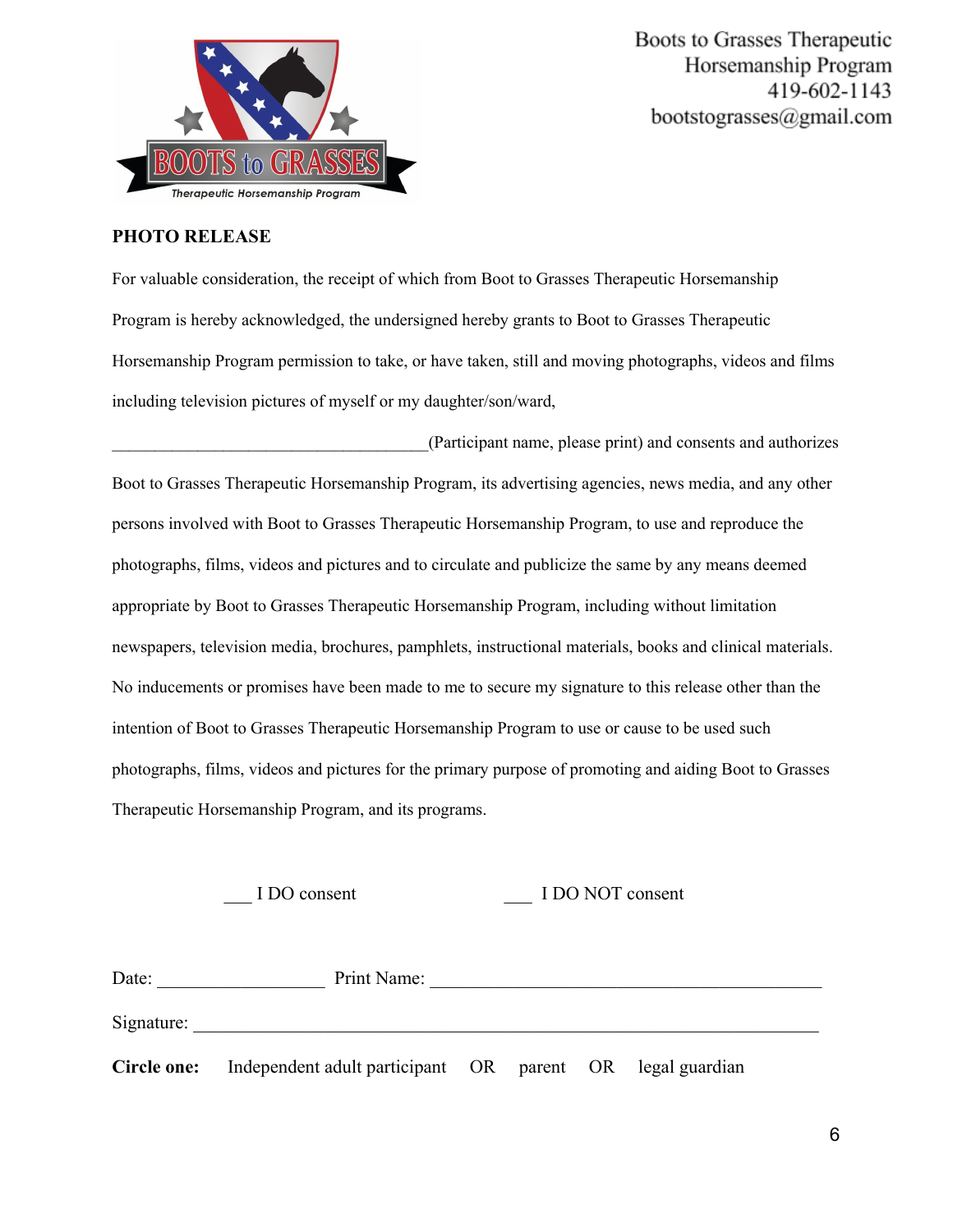| <b>Therapeutic Horsemanship Program</b>                                                                                                                                                                                        | Boots to Grasses Therapeutic<br>Horsemanship Program<br>419-602-1143<br>bootstograsses@gmail.com |
|--------------------------------------------------------------------------------------------------------------------------------------------------------------------------------------------------------------------------------|--------------------------------------------------------------------------------------------------|
| <b>HEALTH HISTORY</b>                                                                                                                                                                                                          |                                                                                                  |
|                                                                                                                                                                                                                                |                                                                                                  |
| Diagnosis: Diagnosis: Diagnosis: Diagnosis: Diagnosis: Diagnosis: Diagnosis: Diagnosis: Diagnosis: Diagnosis: Diagnosis: Diagnosis: Diagnosis: Diagnosis: Diagnosis: Diagnosis: Diagnosis: Diagnosis: Diagnosis: Diagnosis: Di |                                                                                                  |
| Height: Weight: Weight:                                                                                                                                                                                                        |                                                                                                  |
| Mobility: Crutches- Yes / No Braces- Yes / No Wheelchair- Yes / No                                                                                                                                                             |                                                                                                  |
| Walker-Yes / No                                                                                                                                                                                                                |                                                                                                  |
|                                                                                                                                                                                                                                |                                                                                                  |
|                                                                                                                                                                                                                                |                                                                                                  |
| Allergies to any medications, food, insect bites, plants, animal dander, other, list here:                                                                                                                                     |                                                                                                  |
|                                                                                                                                                                                                                                |                                                                                                  |
| History of asthma? Yes / No                                                                                                                                                                                                    |                                                                                                  |
| Does the participant carry an EpiPen? Yes / No                                                                                                                                                                                 |                                                                                                  |
| Does the participant carry an inhaler? Yes / No                                                                                                                                                                                |                                                                                                  |
| List precautions, for example, shunts, feeding tubes, etc.:                                                                                                                                                                    |                                                                                                  |
| Are there any aversions that can act as triggers for the participant?                                                                                                                                                          |                                                                                                  |

 $\mathcal{L}_\mathcal{L} = \{ \mathcal{L}_\mathcal{L} = \{ \mathcal{L}_\mathcal{L} = \{ \mathcal{L}_\mathcal{L} = \{ \mathcal{L}_\mathcal{L} = \{ \mathcal{L}_\mathcal{L} = \{ \mathcal{L}_\mathcal{L} = \{ \mathcal{L}_\mathcal{L} = \{ \mathcal{L}_\mathcal{L} = \{ \mathcal{L}_\mathcal{L} = \{ \mathcal{L}_\mathcal{L} = \{ \mathcal{L}_\mathcal{L} = \{ \mathcal{L}_\mathcal{L} = \{ \mathcal{L}_\mathcal{L} = \{ \mathcal{L}_\mathcal{$ 

 $\mathcal{L}_\mathcal{L} = \{ \mathcal{L}_\mathcal{L} = \{ \mathcal{L}_\mathcal{L} = \{ \mathcal{L}_\mathcal{L} = \{ \mathcal{L}_\mathcal{L} = \{ \mathcal{L}_\mathcal{L} = \{ \mathcal{L}_\mathcal{L} = \{ \mathcal{L}_\mathcal{L} = \{ \mathcal{L}_\mathcal{L} = \{ \mathcal{L}_\mathcal{L} = \{ \mathcal{L}_\mathcal{L} = \{ \mathcal{L}_\mathcal{L} = \{ \mathcal{L}_\mathcal{L} = \{ \mathcal{L}_\mathcal{L} = \{ \mathcal{L}_\mathcal{$ 

How much time does the participant need to process?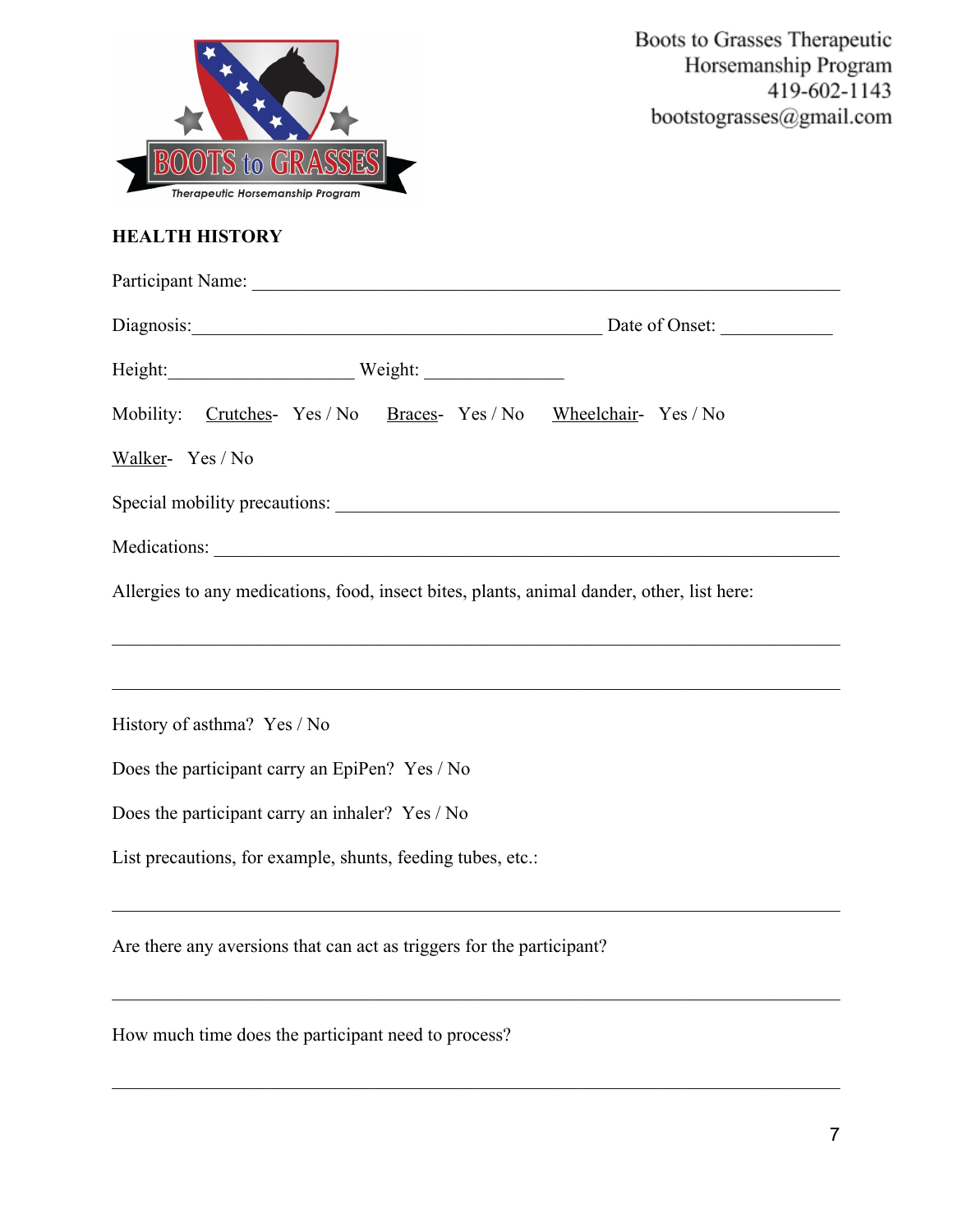

| <b>HEALTH AND FUNCTION</b>                   | Normal | <b>DETAILS</b>                                                                                    |
|----------------------------------------------|--------|---------------------------------------------------------------------------------------------------|
| Hearing                                      |        |                                                                                                   |
| Vision                                       |        | Glasses? Contacts?                                                                                |
| Speech                                       |        | Sign language? Yes/No                                                                             |
| Cardiovascular                               |        |                                                                                                   |
| <b>Cognitive Development</b>                 |        |                                                                                                   |
| Pulmonary                                    |        |                                                                                                   |
| Neurological                                 |        |                                                                                                   |
| Muscular                                     |        |                                                                                                   |
| Orthopedic (incl. spine $&$ joints)          |        |                                                                                                   |
| Emotional & Psychological including Behavior |        |                                                                                                   |
|                                              |        | I hereby affirm that, to the best of my knowledge, the health history information is complete and |

correct.

| Date:       | Print Name:                                                                                                            |  |  |
|-------------|------------------------------------------------------------------------------------------------------------------------|--|--|
| Signature:  |                                                                                                                        |  |  |
| Circle one: | Independent adult participant OR parent OR legal guardian                                                              |  |  |
|             | <b>Important!</b> Boot to Grasses Therapeutic Horsemanship Program reserves the right to request additional            |  |  |
|             | information from, or an evaluation by the participant's licensed medical professional prior to or during the course of |  |  |
|             | equine-assisted programming and/or to restrict or offer alternative activities until such information or evaluation is |  |  |
| procured.   |                                                                                                                        |  |  |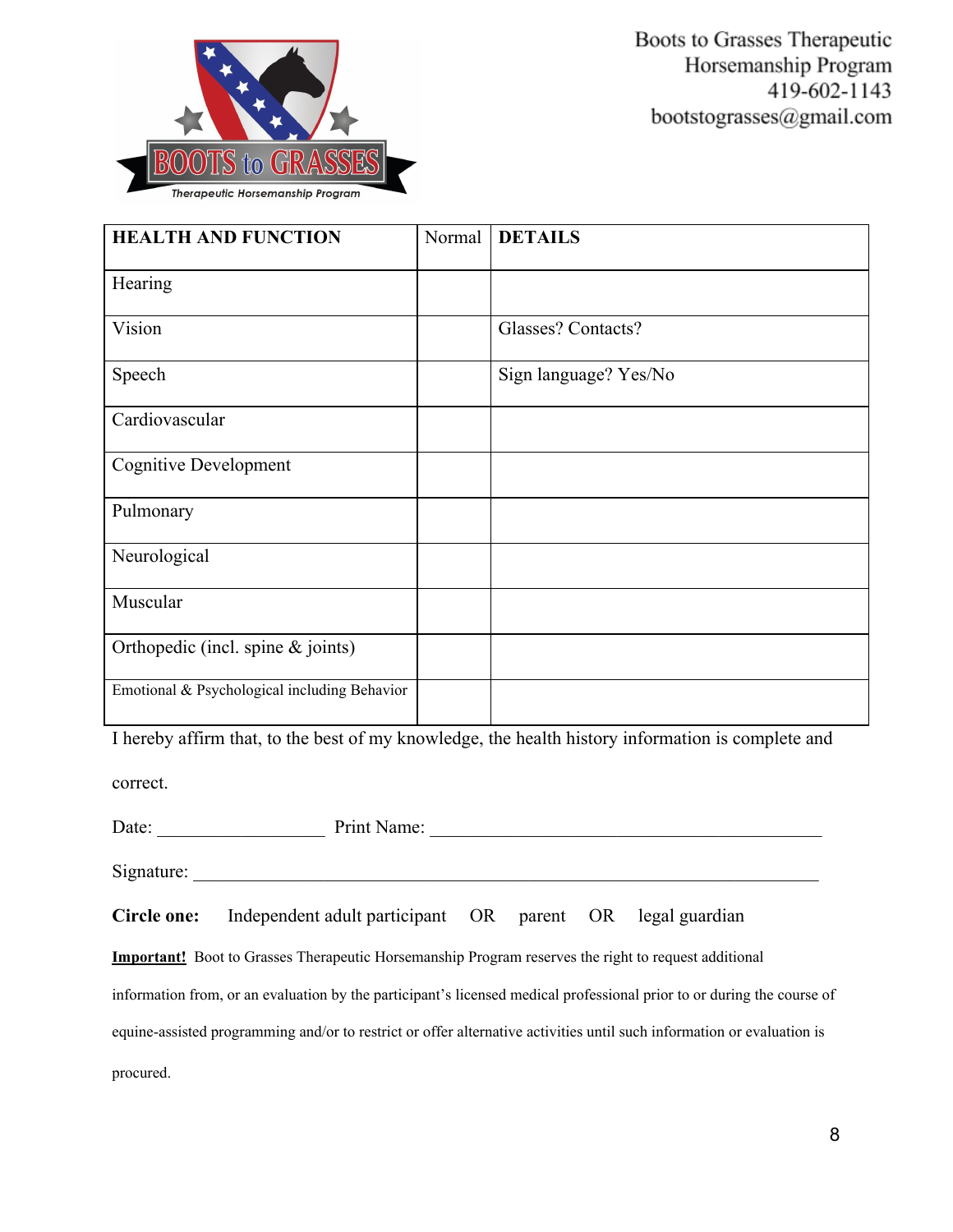

# **SEIZURE EVALUATION FORM - Skip if not applicable**

*If participant has experienced seizure activity within the past 12 months, the following SEIZURE EVALUATION FORM is required. Participants or their parents or guardians may wish to consult with their physician when completing the following:*

**Instructions:** Participants/parent/guardians/treating physicians – please complete this form including as much information as possible. Since riding and working around horses is a risk activity, conditions that increase that risk are carefully analyzed. The safety of all participants, volunteers, and horses are considered.

Type of Seizure (if more than one, please list all types):

| Frequency of seizures: |  |
|------------------------|--|
|                        |  |

Typical Causes of Seizure Activity:

| After Affect: |  |
|---------------|--|
|               |  |

During a seizure, the participant:

- □ May stare briefly (How long?
- □ May walk around
- $\Box$  May perform aimless activities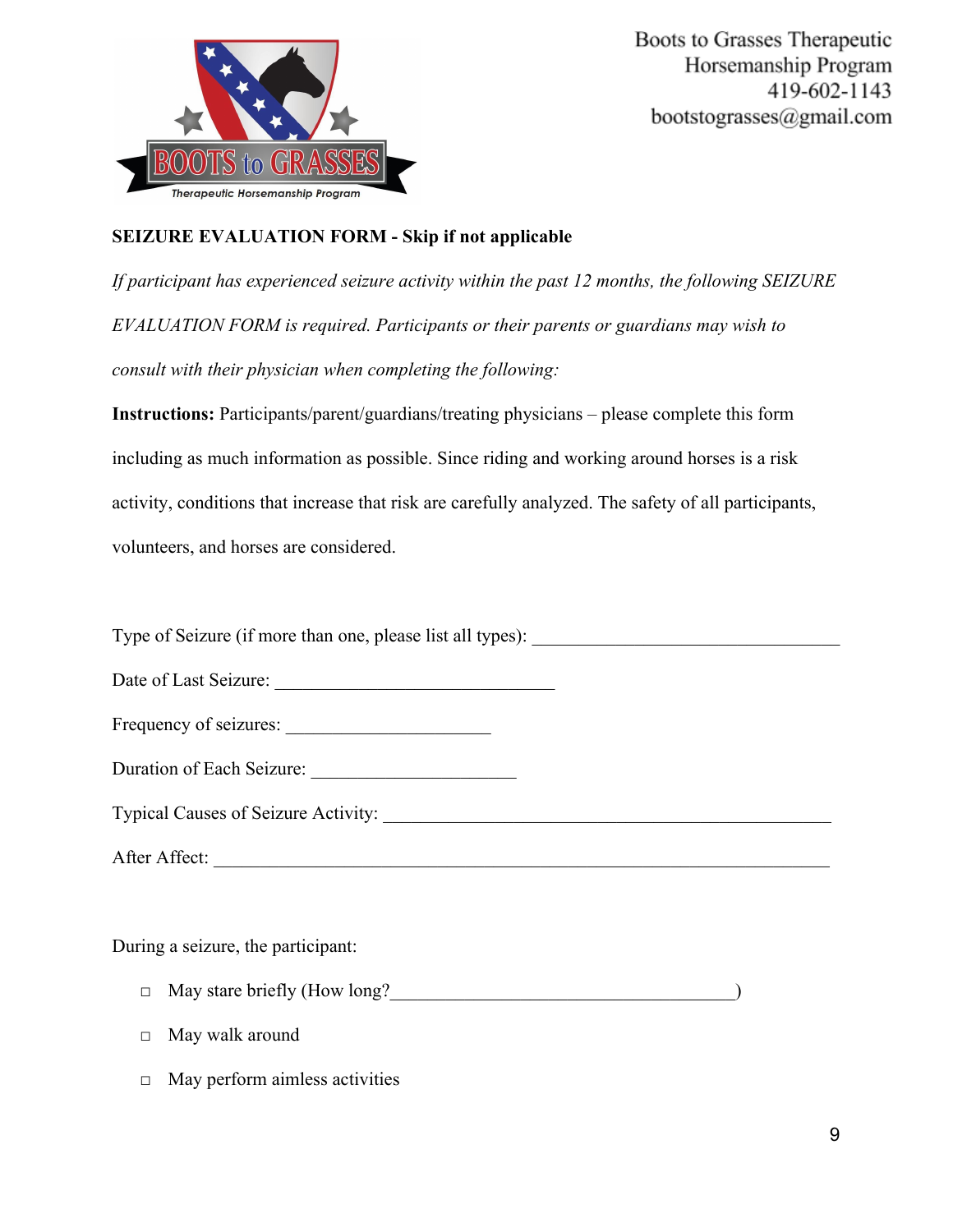

- $\Box$  May suddenly cry / fall / become rigid, followed by muscle jerks / saliva on lips / bluish skin color
- □ May experience loss of bladder or bowel control
- □ May be confused, have a headache, be fatigued; followed by full return of consciousness
- $\Box$  Other. Please explain:

Is the participant able to know and express when a seizure may occur? What are the signs?

Should the participant experience a seizure while at Boot to Grasses Therapeutic Horsemanship

 $\mathcal{L}_\mathcal{L} = \{ \mathcal{L}_\mathcal{L} = \{ \mathcal{L}_\mathcal{L} = \{ \mathcal{L}_\mathcal{L} = \{ \mathcal{L}_\mathcal{L} = \{ \mathcal{L}_\mathcal{L} = \{ \mathcal{L}_\mathcal{L} = \{ \mathcal{L}_\mathcal{L} = \{ \mathcal{L}_\mathcal{L} = \{ \mathcal{L}_\mathcal{L} = \{ \mathcal{L}_\mathcal{L} = \{ \mathcal{L}_\mathcal{L} = \{ \mathcal{L}_\mathcal{L} = \{ \mathcal{L}_\mathcal{L} = \{ \mathcal{L}_\mathcal{$ 

Program, beyond employing general first aid, what actions do you suggest we take?

- $\Box$  Do nothing
- $\Box$  Report observations to parents/guardians immediately
- □ Dismount from horse
- □ Send note home to parent/guardian
- □ Allow \_\_\_\_\_\_\_\_\_\_\_\_\_\_\_\_ minutes to rest and reorient
- $\Box$  Other. Please specify:

| Date:       | Print Name:                                               |  |  |  |
|-------------|-----------------------------------------------------------|--|--|--|
| Signature:  |                                                           |  |  |  |
| Circle one: | Independent adult participant OR parent OR legal guardian |  |  |  |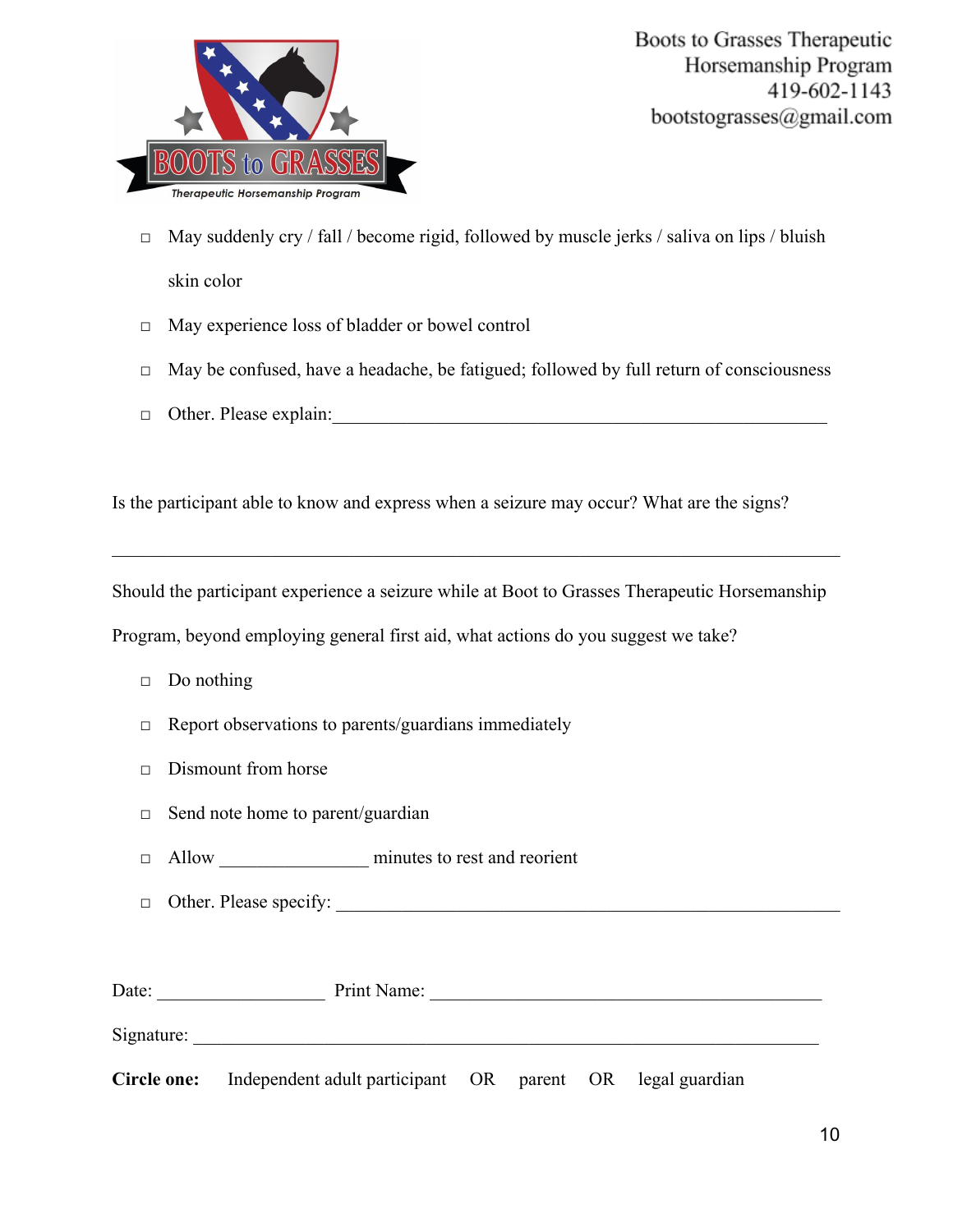

## **PAYMENT POLICY**

Payment is due immediately upon services rendered to your instructor. Boots to Grasses currently accepts cash, check, paypal, and vouchers for payment. If you are using County Family Support Vouchers, they must be signed and surrendered at initial session. Boots to Grasses will provide receipts for payment with request. Your payment is for your designated one hour time slot allotted. A 5-10 minute late arrival does not entitle the student to a lesson exceeding the regularly scheduled end time.

## **CANCELLATION POLICY**

Boots to Grasses requires at least 24 hour notice for all cancellations. You must contact your instructor directly. You may be charged the full price of the session if you do not provide a 24 hour notice. Exemptions due to extreme circumstances is at the discretion of your instructor. Your session will be cancelled if you do not arrive within 15 minutes of your scheduled lesson and you will be charged for your lesson, provided no phone call or attempt to contact your instructor was made. We do not offer refunds if you prepay for lessons. We will, however, provide a make-up session.

## **RULES**

Arrive on time to your scheduled session.

Proper attire must be worn to ride.

- Closed toed shoes (boots or sneakers) No sandals, flip flops or open toed shoes allowed on barn premises. This includes the spectators!!!
- Wear long pants. This can be jeans or material pants that cover the entire leg. 11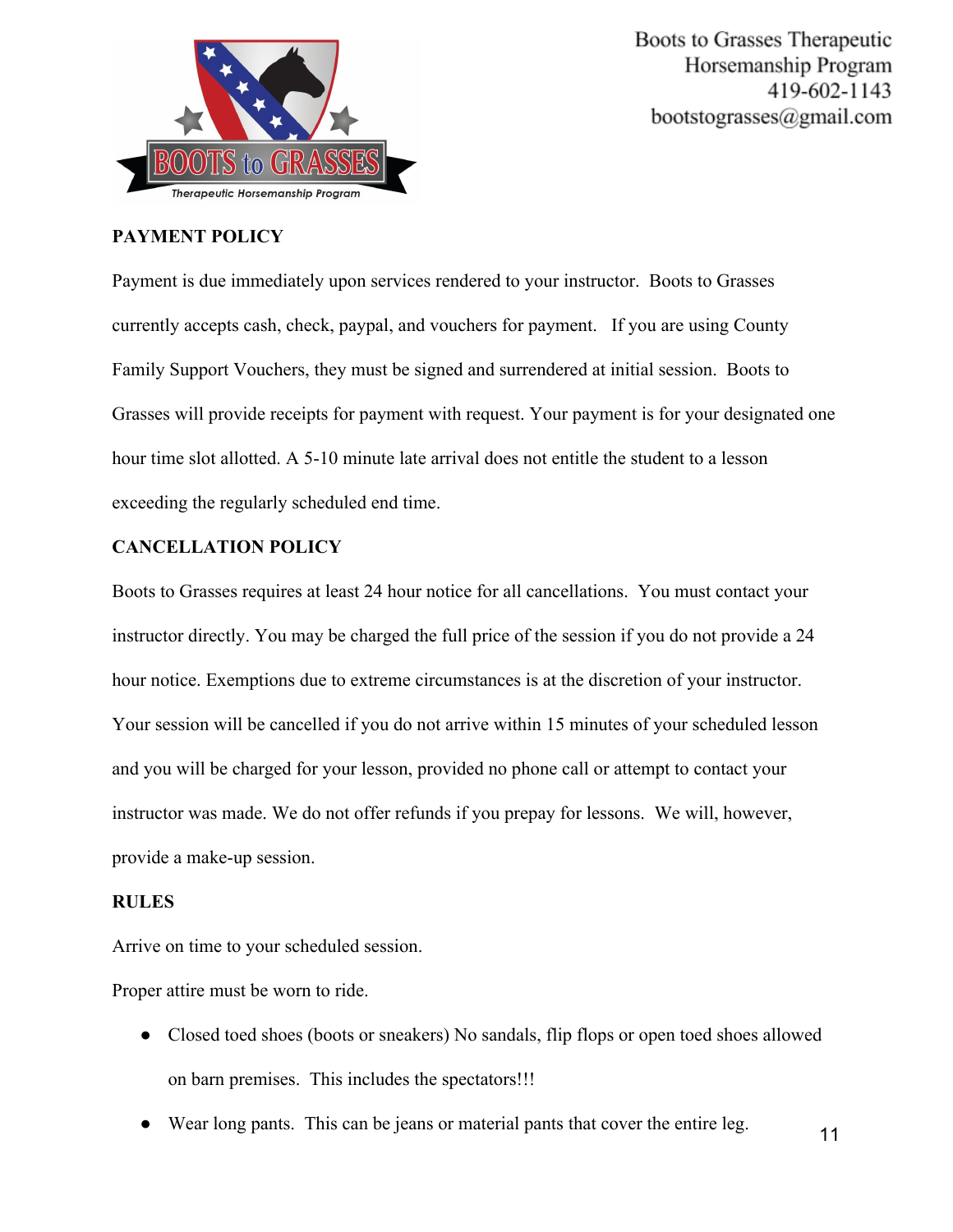

● All riders must wear a helmet. You may bring your own approved helmet, however we do have helmets available to borrow.

In case of inclement weather, we will notify you if your session will be cancelled. Assume your session is on, if you do not receive a call or text from your instructor.

Do not feed or touch the horses without direct supervision from your instructor. Some of the horses bite!

**We ask that there be a supervising adult on site during all activities (except for camp) in case of emergencies.**

I have reviewed and understand the above payment policy, cancellation policy, and barn rules. I agree to abide by the above payment policy, cancellation policy, and barn rules.

| Date:       | Print Name:                      |  |                          |
|-------------|----------------------------------|--|--------------------------|
| Signature:  |                                  |  |                          |
| Circle one: | Independent adult participant OR |  | parent OR legal guardian |